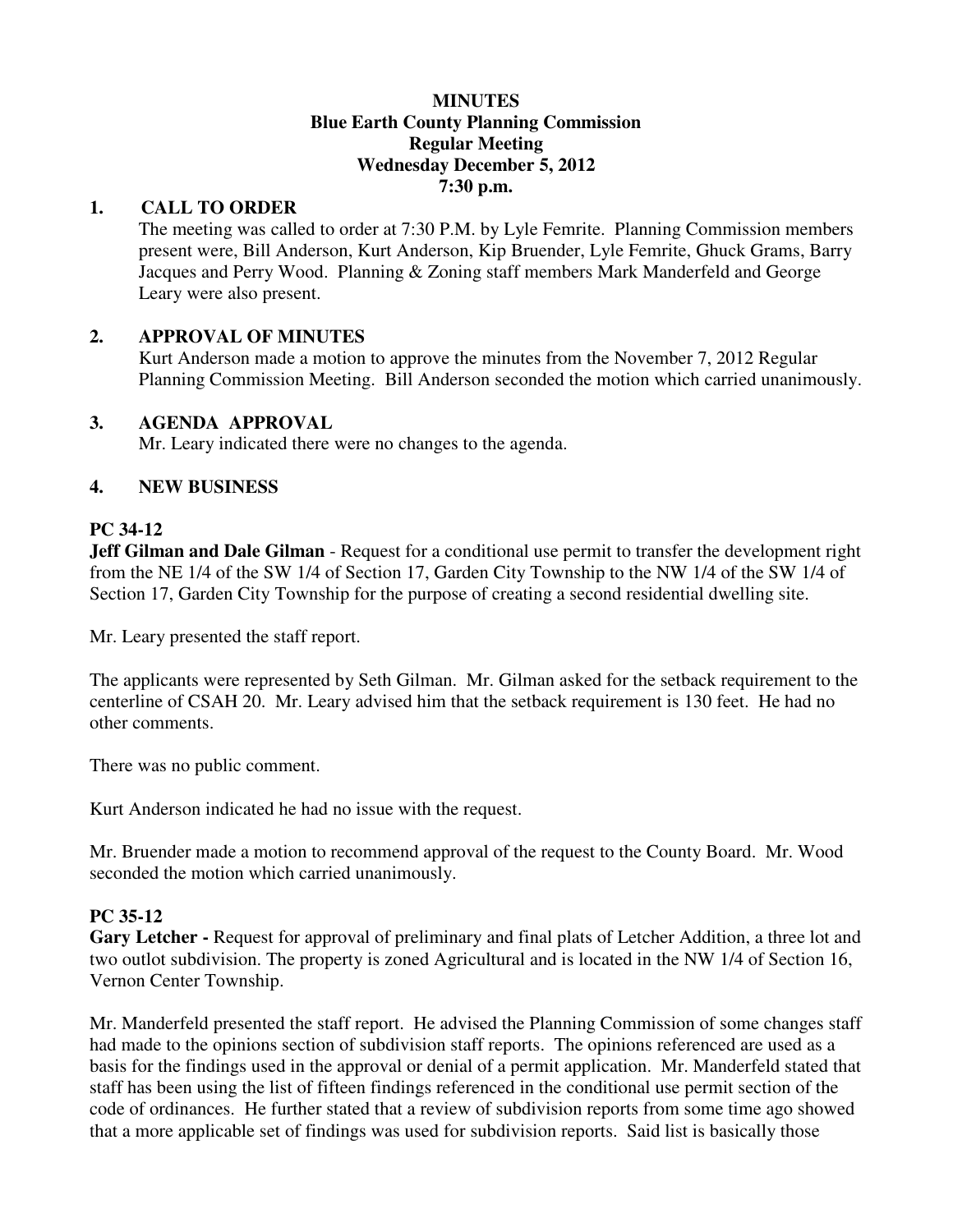items from the larger list of the fifteen findings referenced in the conditional use permit section that are most applicable to subdivision plat requests. Considering that subdivision requests are different from conditional use permit applications, staff has reverted back to the review items used in earlier subdivision staff reports.

Warren Smith from Survey Services was present on behalf of the applicant. He had no comment.

There was no public comment.

Mr. Femrite commented briefly on the variance for this particular site that was approved at the November Board of Adjustment meeting.

Kurt Anderson, Mr. Grams and Mr. Jacques all indicated they had no questions regarding the proposal. There was no further comment.

Bill Anderson made a motion to recommend approval of the request to the County Board. Mr. Grams seconded the motion which carried unanimously.

# **PC 36-12**

**Aaron Hanson** - Request for approval of preliminary and final plats of Aaron Hanson Subdivision, a replat of Lot 2, Block 1 and a portion of Outlot A all in Ogren Estates. The proposal will reclassify the portion of Outlot A as a buildable portion of Lot 1 Block 1 of the proposed Aaron Hanson Subdivision. No additional residential development is included in the proposal. The property is zoned Agricultural and is located in the SE 1/4 of the SW 1/4 of Section 19, Southbend Township.

Mr. Leary presented the staff report.

Warren Smith from Survey Services was present on behalf of the applicant. He had no comment.

There was no public comment.

Kurt Anderson stated that the proposal appeared straight forward.

Kurt Anderson made a motion to recommend approval of the request to the County Board based on the opinions and conditions presented by staff. Bill Anderson seconded the motion which carried unanimously.

# **PC 37-12**

**Jay Jindra** - Request for a Conditional Use Permit allowing an aerial application business in the Agricultural Zoned District. The use will include the operation of aircraft and storage of agricultural chemicals. The property is located in the NE 1/4 of the NW 1/4 of Section 14, Decoria Township.

Mr. Manderfeld presented the staff report.

The applicant was present and had nothing to add.

There was no public comment.